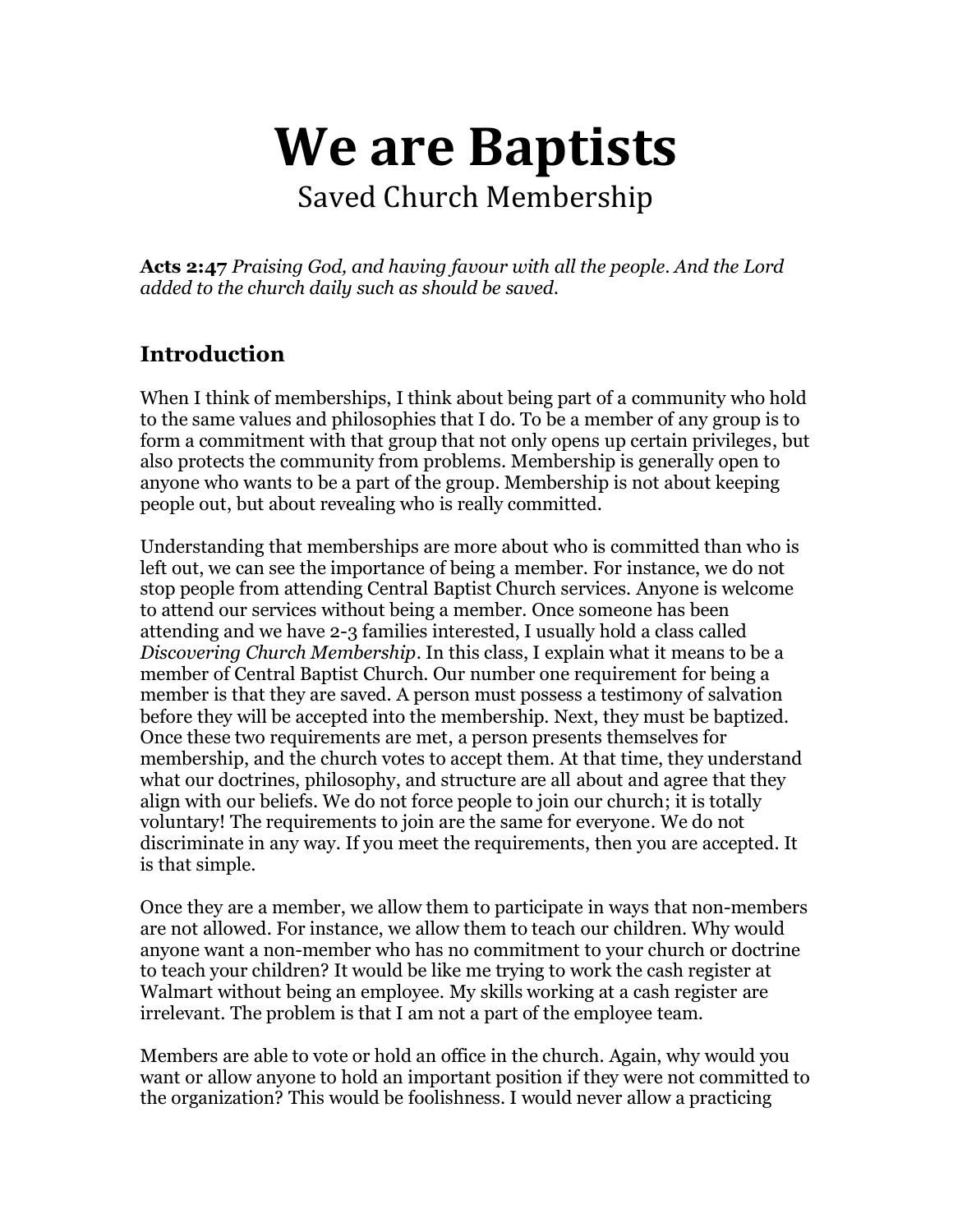Muslim to teach my kids or be a deacon. So then, why would I allow anyone who is not a member to have a voice in our church or a position of leadership? Membership is important to show a person's commitment. There is no greater membership requirement than salvation. It is the foundation of the church, and every member must be saved to be a called a member.

Let's investigate this Baptist distinctive and see just how important it is!

## **I. Only Believers are Members**

- A. Saved Church Membership means only **saved** people should be a member of a local church.
- B. While many churches do not require a salvation testimony to be a member of the church, **Baptists** have always required it.
- C. Church membership includes several **requirements**.
	- 1. Salvation **testimony**
		- A clear understanding of what salvation is and a time when that person recalls putting their faith in Jesus Christ.
	- 2. **Baptism** after salvation
		- a. By immersion
		- b. In a Baptist church
		- c. Often a person is asked to be rebaptized if they are coming from a non-Baptist church (see notes on We are Baptist-Baptism)
	- 3. Church **vote**.
		- The church then accepts the candidate into the church by an open vote. This is not voting them to be saved. Voting means to accept them into membership because of their public testimony of salvation and baptism.
	- 4. Transfer of **letter**
		- Baptist churches will also accept members by a transfer of letter from another Baptist church that affirms that they were members in good standing.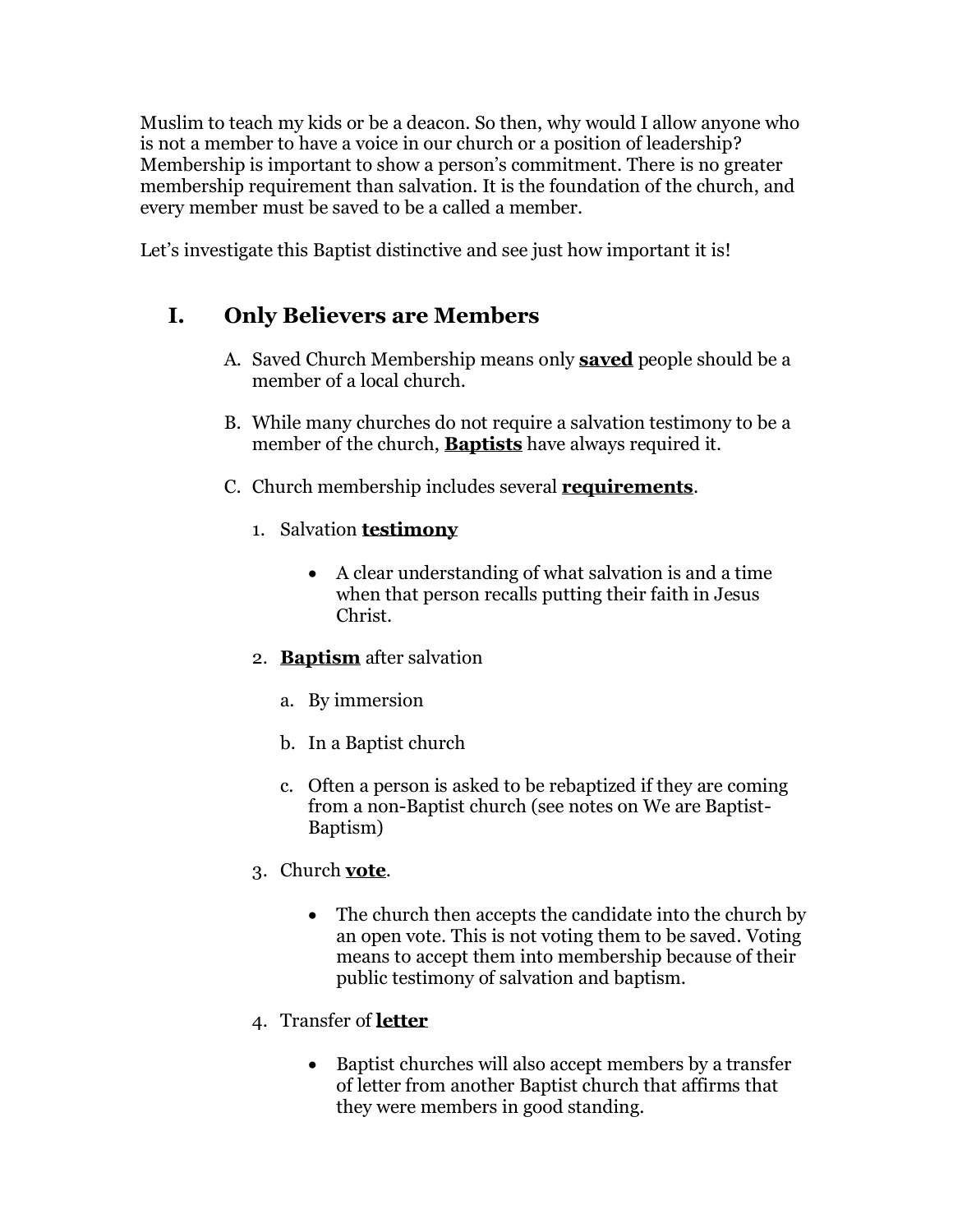#### 5. **Statement** of faith

• On rare occasions where the church a person is transferring from has closed, the church will accept a statement of faith from that candidate. In other words the person will give a testimony of salvation and confirm that they were baptized in a Baptist church and then the church will accept them. Since people don't normally lie to get into church, we accept their word as a believer.

### **II. All Believers should be a Member**

- A. Not only do Baptists believe in a saved membership, but we also believe that membership is **important**.
- B. Why should you be a member of the church?

*Thus, Baptists believe that only saved persons should be members of a church. Baptists also believe that saved ought to be members of a church. While becoming a Christian is an individual response of faith, growing as a Christian is enhanced by fellowship with other Christians. The Christian life was designed not as a solo endeavor but as a fellowship experience, with a church being the primary fellowship. (baptistdistinctives.org)*

- 1. Christ died for the church. If it is important to Him, it should be important to us! *(Ephesians 5:25)*
- 2. We are stronger together! *(Ecc. 4:9-12, Ephesians 4:16)*
- 3. We have been gifted to edify the church.
	- Why would God give us spiritual gifts for the church if He did not want us to be a part of a local church? That would make no sense at all! *(1 Corinthians 12-14)*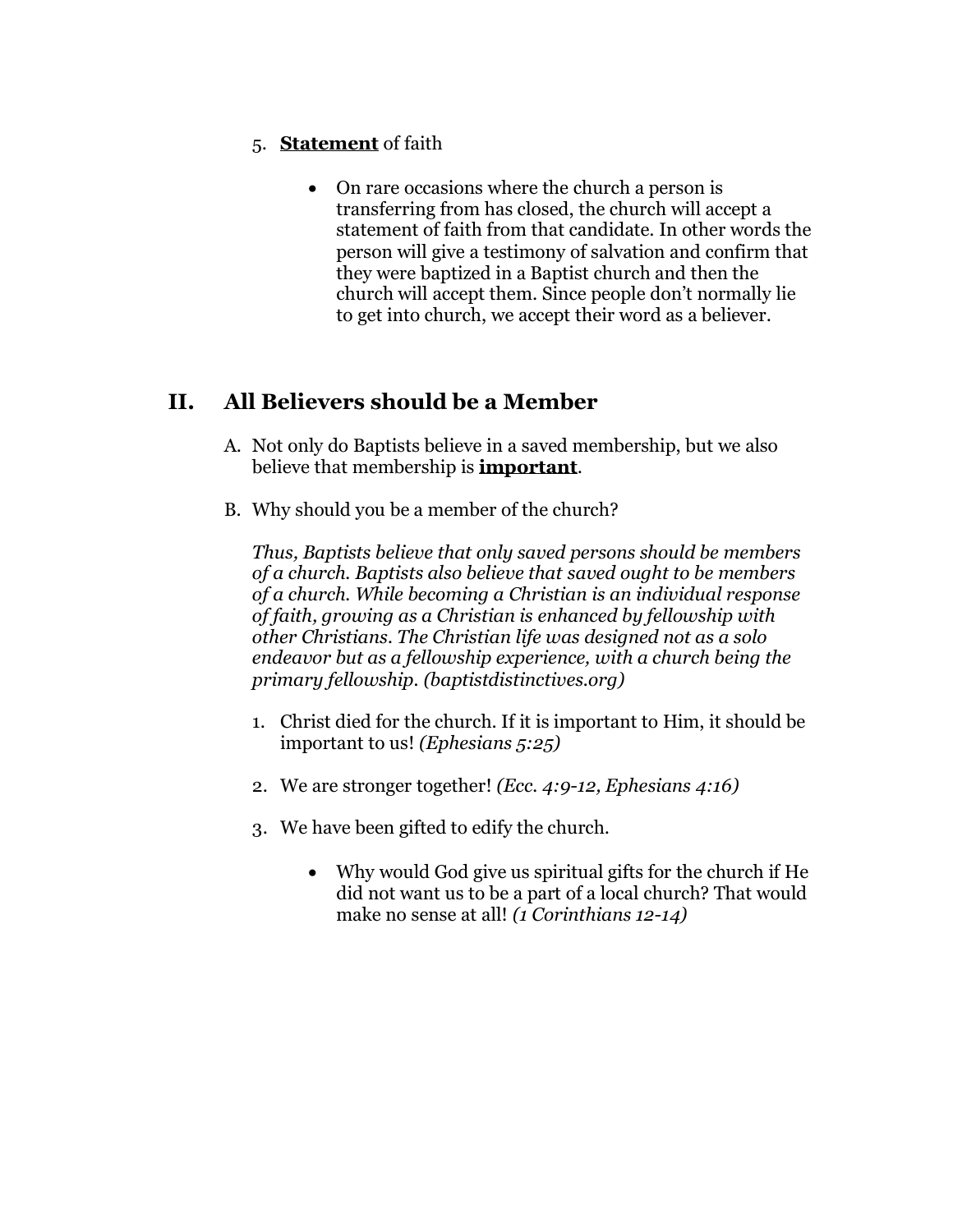## **III. The Attack on Saved Church Membership**

The ideal of a believers' church consistently appears in Baptist confessions of faith. Baptist theologians, pastors, and other leaders through the centuries have held up no other model than that of a born-again church fellowship. While that is the ideal, is this the reality?

- A. Evidence of a **falling** away from this doctrine
	- The distinguished Baptist historian William R. Estep stated, "Baptists in the United States are perilously close to losing their insistence upon a regenerate church membership."
	- Other observers of Baptist life agree with Estep and cite as evidence for this conclusion such factors as the huge number of non-resident Baptist church members and the characteristics of many resident members with their lack of involvement in church life, a low level of financial support, little commitment to evangelism, missions and ministry, and a life style obviously contrary to the teachings of Jesus.
	- *Of course, some of these factors may be the result of conditions other than an unregenerate condition, such as being "backslidden" or perhaps immature as a Christian (1 Corinthians 3:1-3; Ephesians 4:11-16). And certainly, numerous church members are wonderfully dedicated followers of Christ. Yet it would seem that these factors would not exist in such abundance if members of churches were truly born again.* (baptistdistinctives.org)
	- 1. The lack of commitment by many members of today's Baptist churches causes concern if those members are really believers.
	- 2. Rampant backsliding is causing a lack of commitment and Christian service.
	- 3. The lack of real commitment is having an impact on the church.
- B. What are the factors contributing to the **decline** of this doctrine as a mandate for membership?
	- 1. A growing **tolerance** for sin in our culture.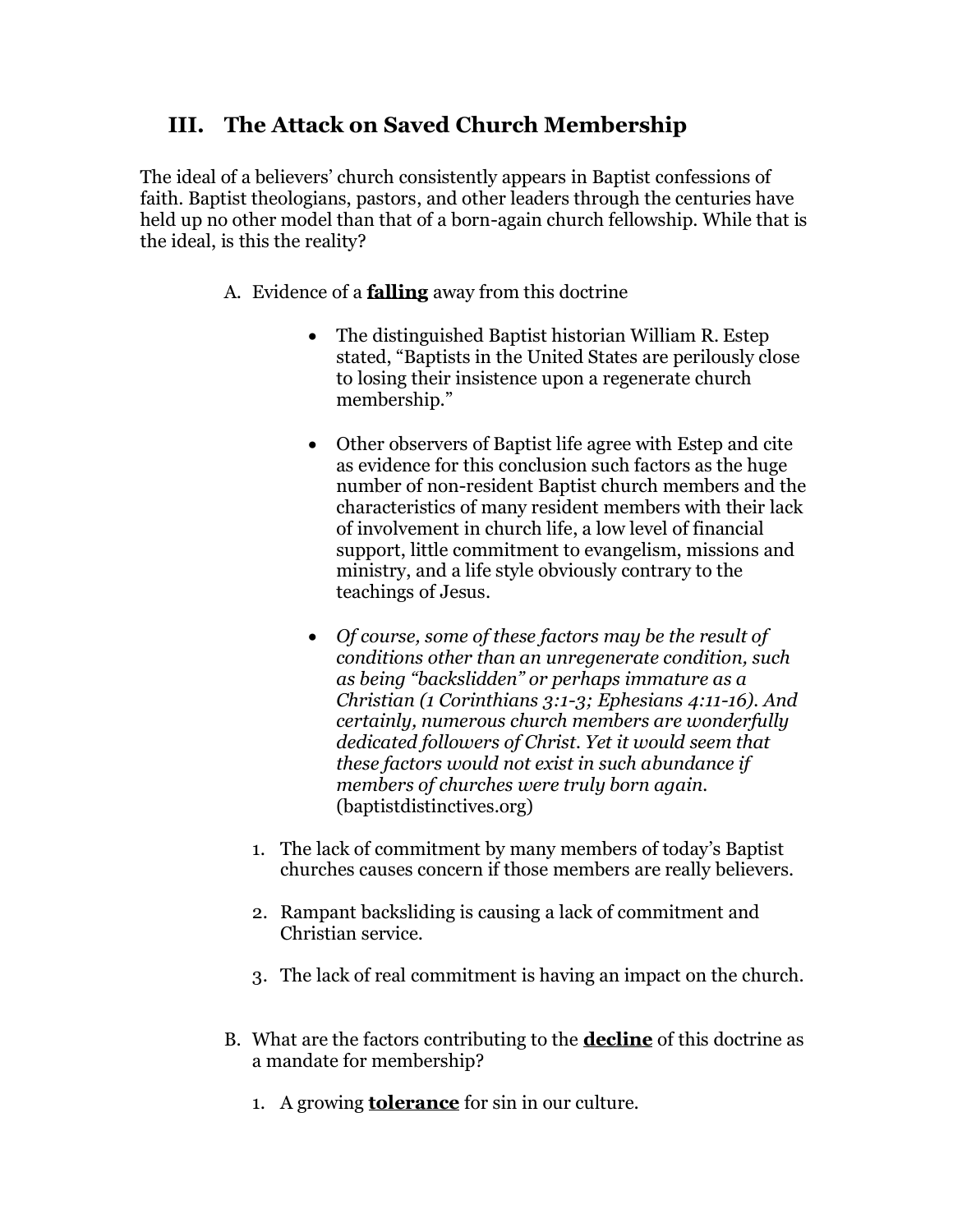• We are told not to judge people and so the attitude among believers has shifted to a point that many don't think we have a right to question someone's salvation. Although judging can be a sin, we must also realize the necessity of requiring proof for one's statements. In other words, a person's actions must accompany their statement.

**2 Corinthians 5:17** *Therefore if any man be in Christ, he is a new creature: old things are passed away; behold, all things are become new.*

- a. We have denied people membership over known open sin!
- b. We are all sinners that is for sure. However, when someone claims to be a believer and yet has an obvious sin that is condemned in the Bible and is refusing to repent, then that person is denied membership.
- c. We practice church discipline in order to keep a pure church as much as possible. You do not normally see this process as it rarely ends up in the last step of church removal.
- 2. Present day church **growth** books are de-emphasizing this doctrine.
	- a. In order to reach as many people as possible churches are more focused on numbers than true salvation.
	- b. Getting people in the church, rather than getting people saved has become the predominant philosophy.

### **IV. Why Saved Church Membership matters**

- A. It keeps the church as **pure** as possible.
	- 1. Although everyone is welcome to attend, requiring church members to be saved helps keep the church as pure as possible. A believer will have a conscience and want to repent of sin. This attitude will keep the church holy and allow the Holy Spirit of God to use the church to make an impact on the lives of the lost.